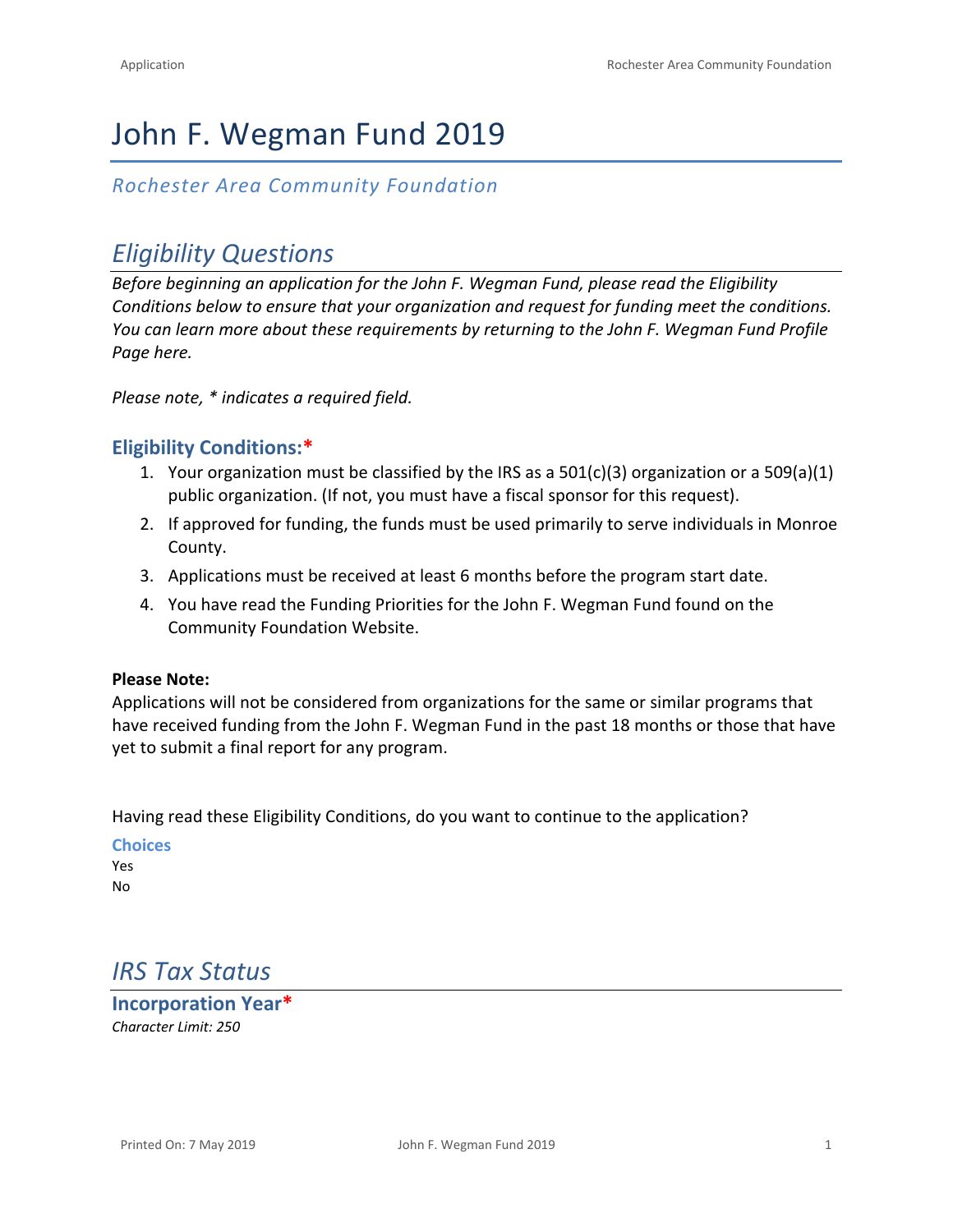### **Letter of Determination\***

Is the name of the organization you registered with the same as it appears on the IRS  $501(c)(3)$ or 509(a)(1) Letter of Determination?

**Choices** Yes No

### **Letter of Determination Followup**

If the organization name **DOES NOT** match the IRS Letter of Determination, please explain the reason for the difference and indicate the appropriate organization's name to be used for the grant.

*Character Limit: 5000*

### **Fiscal Sponsor Form**

### **A fiscal sponsor is required for applicants that are not classified by the IRS as a 501(c)(3), or 509(a)(1) public organization.**

Please download this [Fiscal Sponsorship Agreement i](https://www.racf.org/Portals/0/Uploads/Documents/Grants/Forms/Fiscal-Sponsorship-Form.docx)f you have a fiscal sponsor for this project. Upload the completed form into this application by clicking the 'Upload a file' button below.

*File Size Limit: 1 MB*

## *Organization Information*

### **Board of Directors\***

Include a listing of your organization's Board of Directors with their affiliations. *Character Limit: 10000*

### **Organization Demographic Survey\***

Please download this [Organization Demographic Survey](https://www.racf.org/Portals/0/Uploads/Documents/Grants/Forms/Organization-Demographic-Survey-2018.docx) form. Upload the completed form into this application by clicking the 'Upload a file' button below.

*File Size Limit: 5 MB*

### **Letters of Support**

You may upload any letters of support from partner agencies by clicking the 'Upload a file' button below.

*Please note: Only one file can be uploaded. If submitting more than one letter of support, you must combine all documents into one file.* 

*File Size Limit: 2 MB*

### **Organizational Capacity: Mission\***

What is your organization's mission and how does this project relate to it?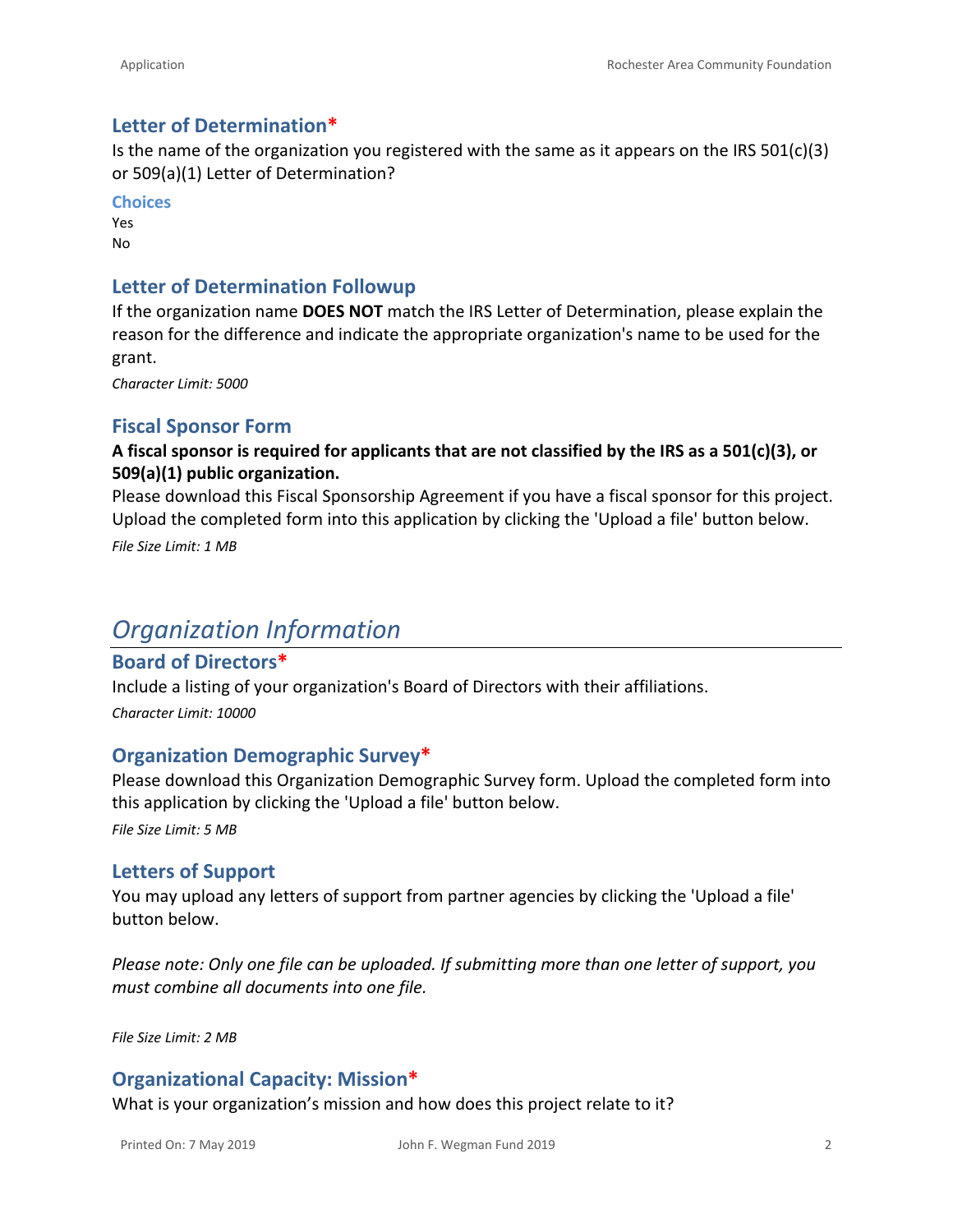#### *Character Limit: 5000*

### **Organizational Capacity: Past Accomplishments\***

Summarize the past accomplishments of this or similar projects. If your organization has no similar experiences, explain why you are qualified to undertake this program/project. *Character Limit: 5000*

#### **Fiscal year\***

What is Your Fiscal Year? (*Jan-Dec, July-June, etc.) Character Limit: 50*

### **Total Budgeted Revenue\***

Please indicate the organization's total budgeted revenue for this current fiscal year. *Character Limit: 20*

### **Total Budgeted Expenses\***

Please indicate the organization's total budgeted expenses for the current fiscal year. *Character Limit: 20*

*For the following set of questions, please enter the % of revenue your organization receives from each of the sources listed below.* 

### **% of Revenue from Fees\***

*If you do not receive revenue from this source, enter 0. Character Limit: 7*

### **% of Revenue from Fundraising\***

*Fundraising includes (e.g., events, gifts, bequests, etc.) If you do not receive revenue from this source, enter 0.*

*Character Limit: 7*

**% of Revenue from Government\*** *If you do not receive revenue from this source, enter 0. Character Limit: 7*

### **% of Revenue from Grants\***

*If you do not receive revenue from this source, enter 0. Character Limit: 7*

### **% of Revenue from Investment Income\***

*If you do not receive revenue from this source, enter 0. Character Limit: 7*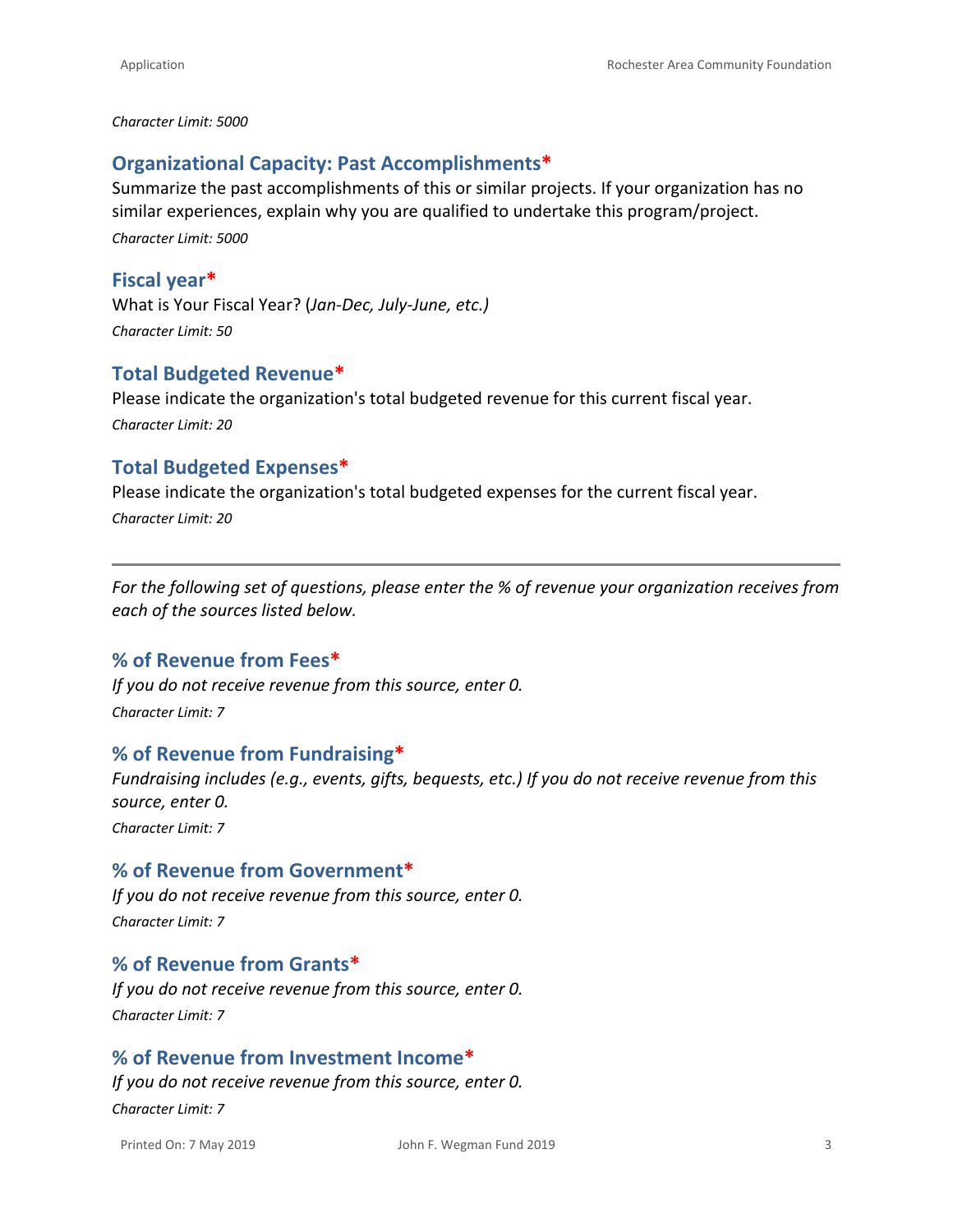### **% of Revenue from Membership\***

*If you do not receive revenue from this source, enter 0. Character Limit: 7*

### **% of Revenue from United Way\***

*If you do not receive revenue from this source, enter 0. Character Limit: 250*

### **Recent One-Page Organization Budget\***

Please upload a one-page financial summary of your organization's most recently completed, and preferably audited, fiscal year. Upload your document into this application by clicking the 'Upload a file' button below. Your document should reflect the budgeted and actual revenues and expenditures (be sure to note the fiscal year in the text box below).

*Character Limit: 250 | File Size Limit: 5 MB*

## *Program/Project Information*

**Project Name\*** *Character Limit: 100*

### **Program/Project Brief Description\***

Please describe the program/project in one sentence.

*Character Limit: 1000*

## **Total Project Cost\***

*Character Limit: 20*

**Amount Requested\*** *Character Limit: 20*

**Date When Funds are Needed\*** *Character Limit: 10*

## **Projected Date When Funds will be Spent\***

*Character Limit: 10*

**Target Population\*** *Character Limit: 5000*

### **Need Addressed\***

Please share a few-sentence summary of the need your program or project addresses.

*Character Limit: 10000*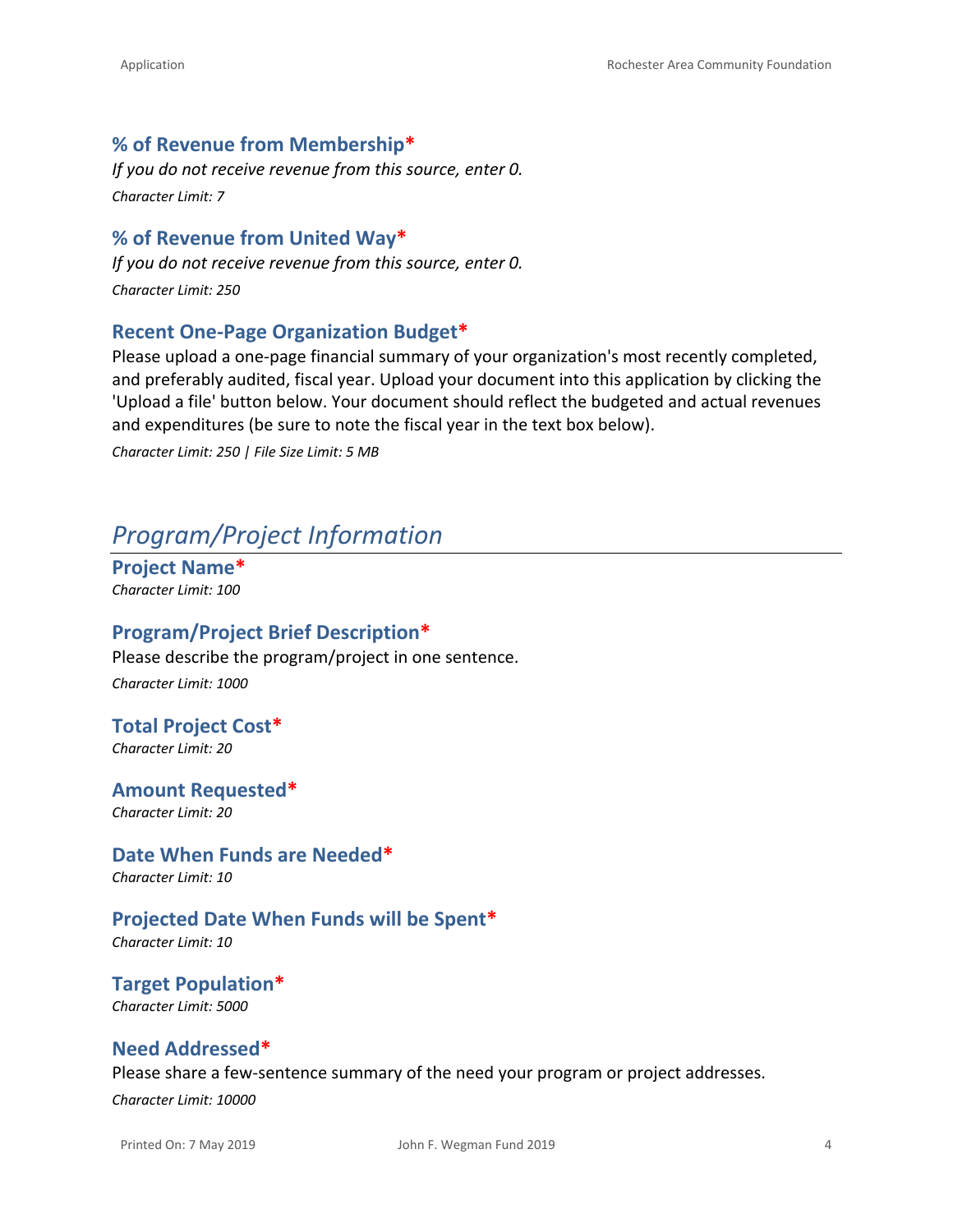## **Demand for your proposed project\***

Please summarize customer demand for your proposed project. (Waiting lists, unfulfilled requests, etc.) *Character Limit: 5000*

**Program/Project Detailed Description\***

Please describe the program/project in detail. *Character Limit: 10000*

### **Resources & Activities\***

Describe what you propose to do, how you will do it, and the resources that will support your efforts. *Character Limit: 5000*

## **Desired Results\***

What do you expect to achieve through this program/project? *Character Limit: 7500*

### **Evaluation\***

What will you measure to know if you reach your desired results? *Character Limit: 7500*

### **Timeline for Results\***

By when will you achieve the desired results? *Character Limit: 5000*

## **Collaborative Partners**

If you have any collaborative partners please provide the names and roles of each and upload letters of support if applicable.

*Please note: Only one file can be uploaded. If submitting more than one letter of support, you must combine all documents into one file.*

*Character Limit: 5000 | File Size Limit: 4 MB*

*Using the text boxes below, please describe up to five (5) of the main activities of your program/project.*

### **Activity #1:\***

- 1. What is the activity? *(What will be done?)*
- 2. What is the timeline for the program/project? *(Start month/year End month/year)*
- 3. Who are the persons responsible for carrying out the program/project?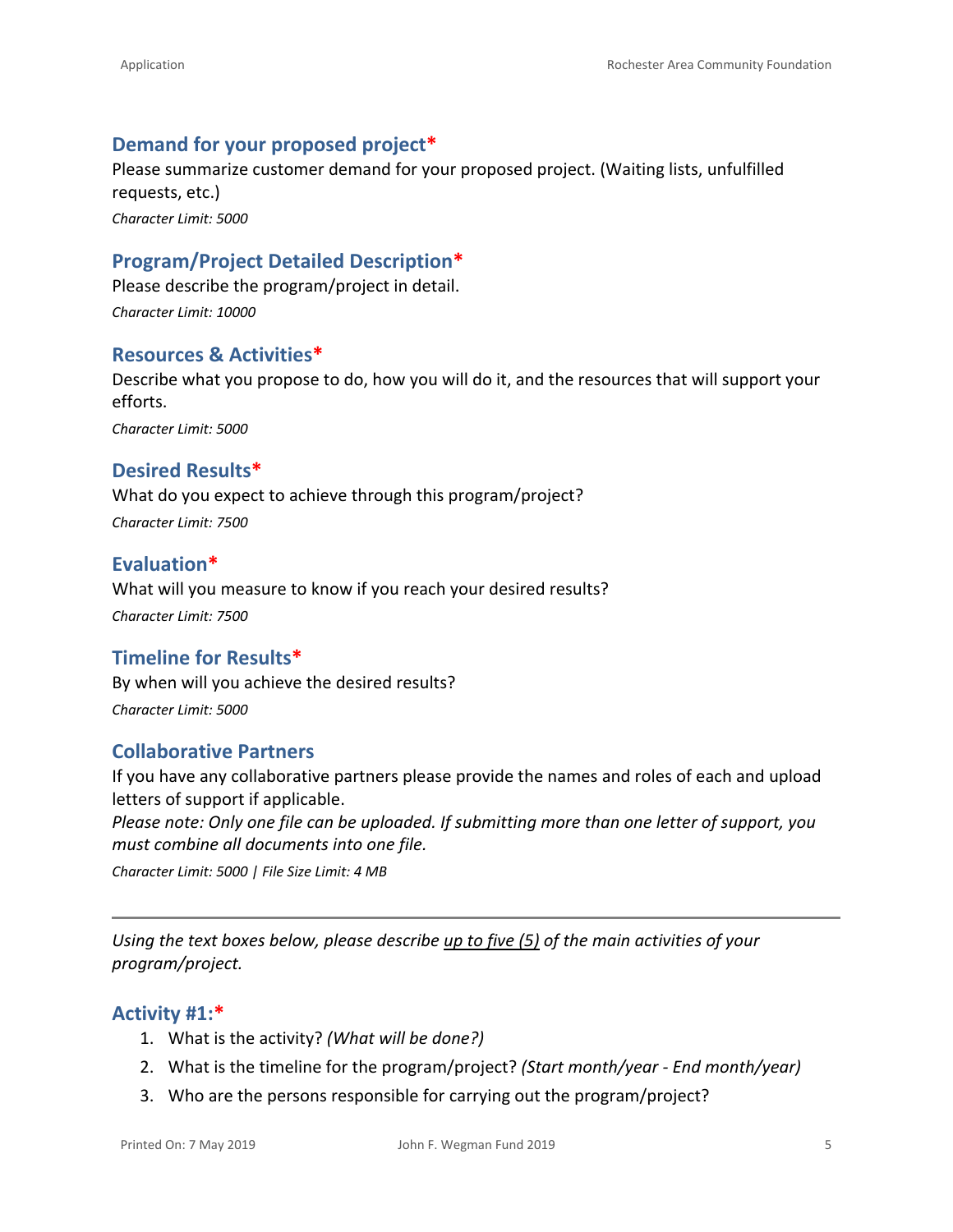#### *Character Limit: 10000*

### **Activity #2:**

- 1. What is the activity? *(What will be done?)*
- 2. What is the timeline for the program/project? *(Start month/year End month/year)*
- 3. Who are the persons responsible for carrying out the program/project?

*Character Limit: 10000*

### **Activity #3:**

- 1. What is the activity? *(What will be done?)*
- 2. What is the timeline for the program/project? *(Start month/year End month/year)*
- 3. Who are the persons responsible for carrying out the program/project?

*Character Limit: 10000*

#### **Activity #4:**

- 1. What is the activity? *(What will be done?)*
- 2. What is the timeline for the program/project? *(Start month/year End month/year)*
- 3. Who are the persons responsible for carrying out the program/project?

#### *Character Limit: 10000*

### **Activity #5:**

- 1. What is the activity? *(What will be done?)*
- 2. What is the timeline for the program/project? *(Start month/year End month/year)*
- 3. Who are the persons responsible for carrying out the program/project?

*Character Limit: 10000*

### **Future of Program/Project Beyond Grant Period\***

If the program/project is expected to continue beyond the grant period, describe your plans for its continuation, including how it will be funded.

*Character Limit: 5000*

## *Program/Project Budget*

## **Program/Project Budget Form\***

Please download this [Program/Project Budget Form.](https://www.racf.org/Portals/0/Uploads/Documents/Grants/Forms/Project-Budget-Form.xlsx) Upload the completed form into this application by clicking the 'Upload a file' button below.

*File Size Limit: 5 MB*